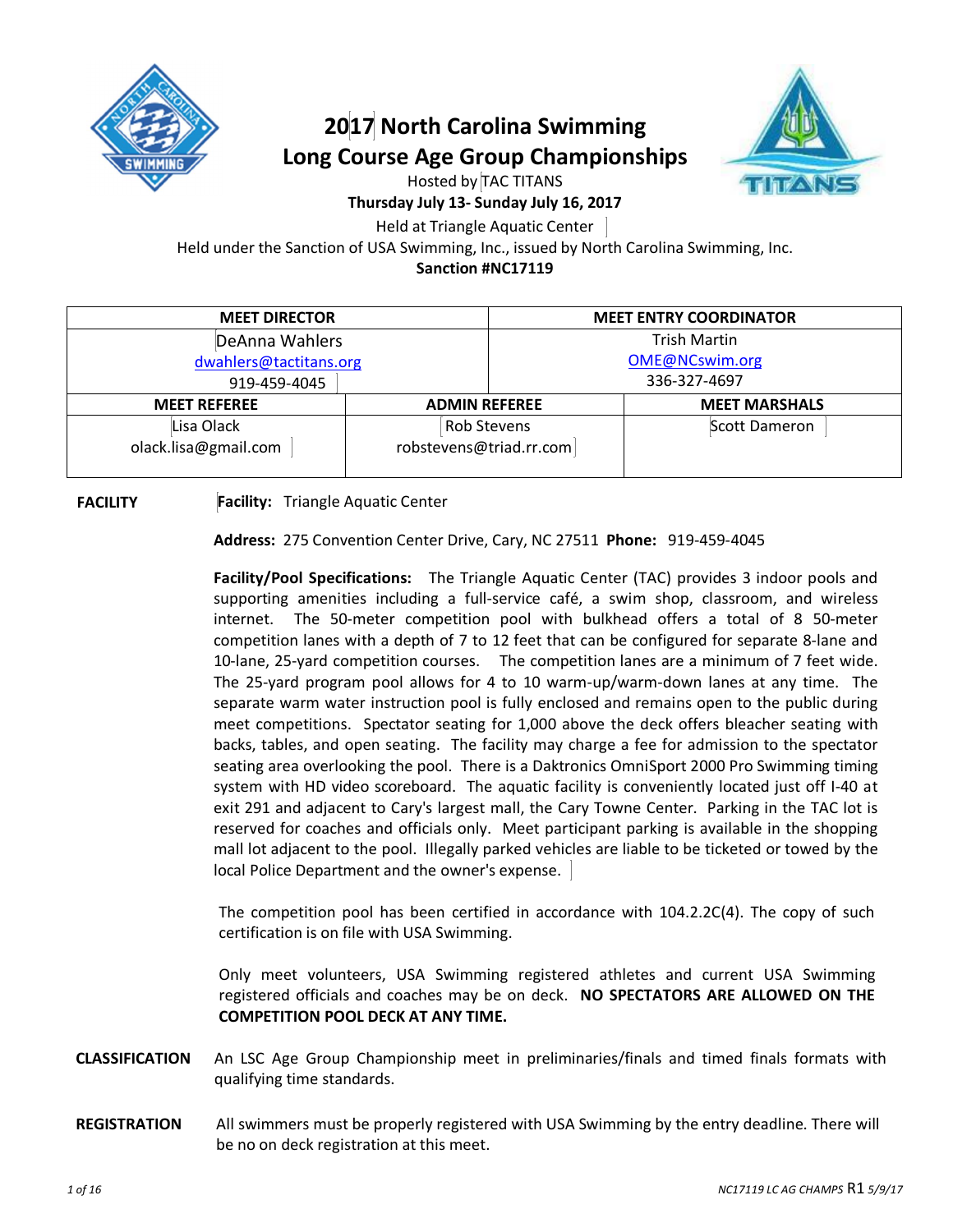**ELIGIBILITY** This meet is open to North Carolina registered swimmers who have achieved the current NCS Long Course Age Group Championship qualifying time standard for each event entered and are 14 years of age or younger on the first day of the meet.

> Swimmers qualifying in the 800M Freestyle automatically qualify for a bonus swim in the 1500M Freestyle and vice versa.

| <b>SCHEDULE</b> | <b>Session</b> | Day      | Warm-up       | <b>Meet Start</b> | <b>Age Group</b>                 |
|-----------------|----------------|----------|---------------|-------------------|----------------------------------|
|                 |                |          |               |                   | 13-14 Timed Finals,              |
|                 | 1              | Thursday | 1:30-2:55 PM  | 3:00 PM           | 11-12 Timed Finals               |
|                 | 2              | Friday   | 7:00-8:25 AM  | $8:30$ AM         | 13-14 Preliminaries              |
|                 | 3              | Friday   | 12:00-1:00 PM | 1:05 PM*          | 11-12, 10 & Under Timed Finals   |
|                 | 4              | Friday   | 5:00-5:55 PM  | $6:00$ PM*        | 13-14 Finals, 11-12 Exhibition   |
|                 | 5              | Saturday | 7:00-8:25 AM  | 8:30 AM           | 13-14 Preliminaries              |
|                 | 6              | Saturday | 12:00-1:00 PM | $1:05$ PM*        | 11-12, 10 & Under Timed Finals   |
|                 | 7              | Saturday | 5:00-5:55 PM  | $6:00$ PM*        | 13-14 Finals, 11-12 Timed Finals |
|                 | 8              | Sunday   | 7:00-8:25 AM  | 8:30 AM           | 13-14 Preliminaries              |
|                 | 9              | Sunday   | 12:45-1:45 PM | 1:50 PM*          | 11-12, 10 & Under Timed Finals   |
|                 | 10             | Sunday   | 5:15-6:10 PM  | 6:15 PM*          | 13-14 Finals, 11-12 Timed Final  |

#### *\*Afternoon and Finals session start times may change after entries are processed.*

A split period warm-up may be utilized at the Meet Referee's discretion if swimmer numbers warrant. Warm-up lane assignments will be communicated to teams prior to the meet.

Scheduled breaks are noted in the Order of Events. The Meet Referee has authority to add breaks as necessary.

Afternoon and evening session start times should be read as "not before."

| <b>DEADLINES AND</b> | Dav                  | Time                  | For                         |
|----------------------|----------------------|-----------------------|-----------------------------|
| <b>MEETINGS</b>      | June 1               | 12:00 Noon            | OME entries open            |
| SUMMARY              | Monday of meet week  | $6:00$ PM             | OME ENTRY DEADLINE          |
|                      | Tuesday of meet week | 6:00 PM               | Deadline for corrections    |
|                      | Thursday of meet     | 1:00 PM               | <b>General Meeting</b>      |
|                      | Thursday of meet     | 1:30 PM               | Deadline for proof of times |
|                      | Every meet day       | 1 hour before session | <b>Officials Briefing</b>   |

**RULES** This meet will be conducted in accordance with the current USA Swimming Rules and Regulations, except where rules therein are optional and exceptions are stated, and the NCS Safety Program. The NCS Scratch Rule is in effect for this meet.

**SAFE SPORT** The NCS Safety Program is in effect for this meet. Coaches are advised to closely supervise their swimmers at all times. Only feet first entry into warm down lanes at all times and during warm ups except during specific warm up periods while under the direct supervision of a certified coach. No glass is allowed in the pool area or locker rooms at any time. Running and horseplay will not be allowed. As at any pool, the deck may be slippery and caution should be taken to prevent accidents. Swimmers are not allowed in pool equipment rooms or work out rooms. NO blocking of fire exits, which includes doorways and passages. Coaches must carry their coach certification cards or have easy access to Deck Pass at all times when on the pool deck and must hold current certifications and registration with USA Swimming.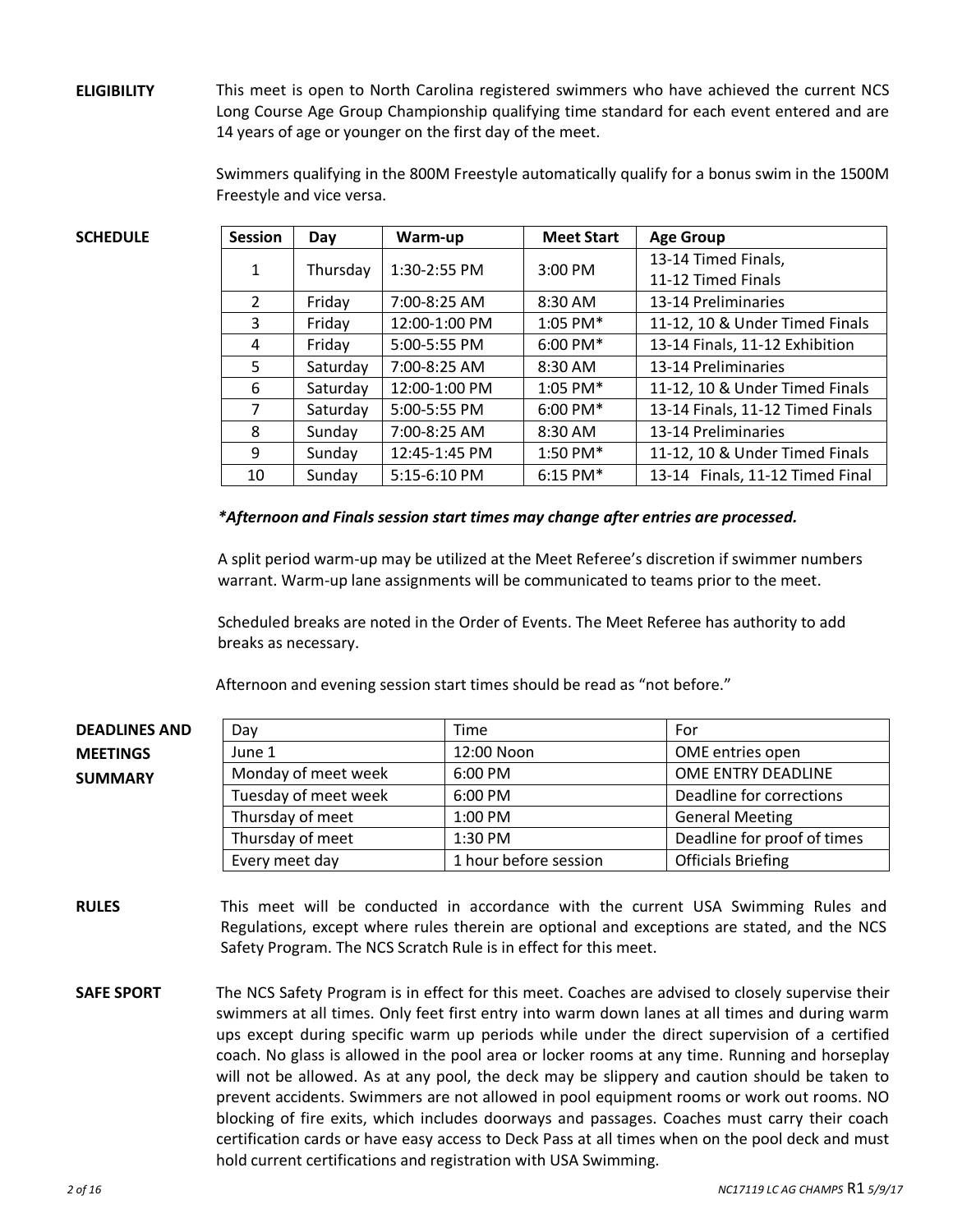Use of audio or visual recording devices, including a cell phone, is not permitted in changing areas, restrooms, locker rooms, or behind the starting blocks. Flash photography of any kind at the start of a race is prohibited.

Deck changes are prohibited.

Any swimmer entered in the meet, unaccompanied by a USA Swimming member coach, must be certified by a USA Swimming member coach as being proficient in performing a racing start or must start each race from within the water. It is the responsibility of the swimmer or the swimmer's legal guardian to ensure compliance with this requirement. It is also the responsibility of the swimmer or the swimmer's guardian to request assignment from the Meet Director to a USA Swimming member coach attending the meet if a coach from the swimmer's team is unable to attend.

Operation of a drone, or any other flying apparatus, is prohibited over the venue (pools, athlete/coach areas, spectator areas and open ceiling locker rooms) any time athletes, coaches, officials and/or spectators are present. Exceptions may be granted with prior written approval by the Vice President of Program Operations.

Only swimmers, properly certified officials and coaches, and meet volunteers will be allowed on deck. No spectators will be allowed on deck at any time.

**QUALIFYING PERIOD Long Course Championship:** A swimmer must have achieved the qualifying time listed per event in a USA Swimming sanctioned, approved, or observed meet from January 1 of the prior year to 11:59PM the Sunday night before the Monday meet entry deadline.

**INDIVIDUAL ENTRIES AND**  13-14 swimmers may enter and swim up to eight (8) individual events for the meet and no more than three (3) individual events per day.

**LIMITS**

11-12 swimmers may enter and swim up to eight (8) individual events plus up to two (2) exhibition events (400 IM, 200 Backstroke, 200 Butterfly, and 200 Breaststroke) for the meet. They are further limited to no more than four (4) individual events per day. Exhibition events will be awarded but not scored.

10&U swimmers may enter and swim up to eight (8) individual events plus the 400 FR exhibition event for the meet. They are further limited to no more than four (4) individual events per day. The 400 FR will be awarded but not scored.

Swimmers may enter with any provable time from the qualifying period that meets the event requirements.

Swimmers qualifying in the 800M Free automatically qualify for the 1500M Free and vice versa.

- · 1500M Freestyle qualifiers who want to swim the 800M Freestyle but do not have a provable qualifying time should enter via the appropriate alternate distance event with their 1500M/1650Y Freestyle qualifying time.
- · 800M Freestyle qualifiers who want to swim the 1500M Freestyle but do not have a provable qualifying time should enter via the appropriate alternate distance event with their 800M/1000Y Freestyle qualifying time.
- · Swimmers are not required to enter the original distance event in which they qualified in order to enter the automatic bonus event.
- · However, these bonus swimmers will be seeded behind qualifiers.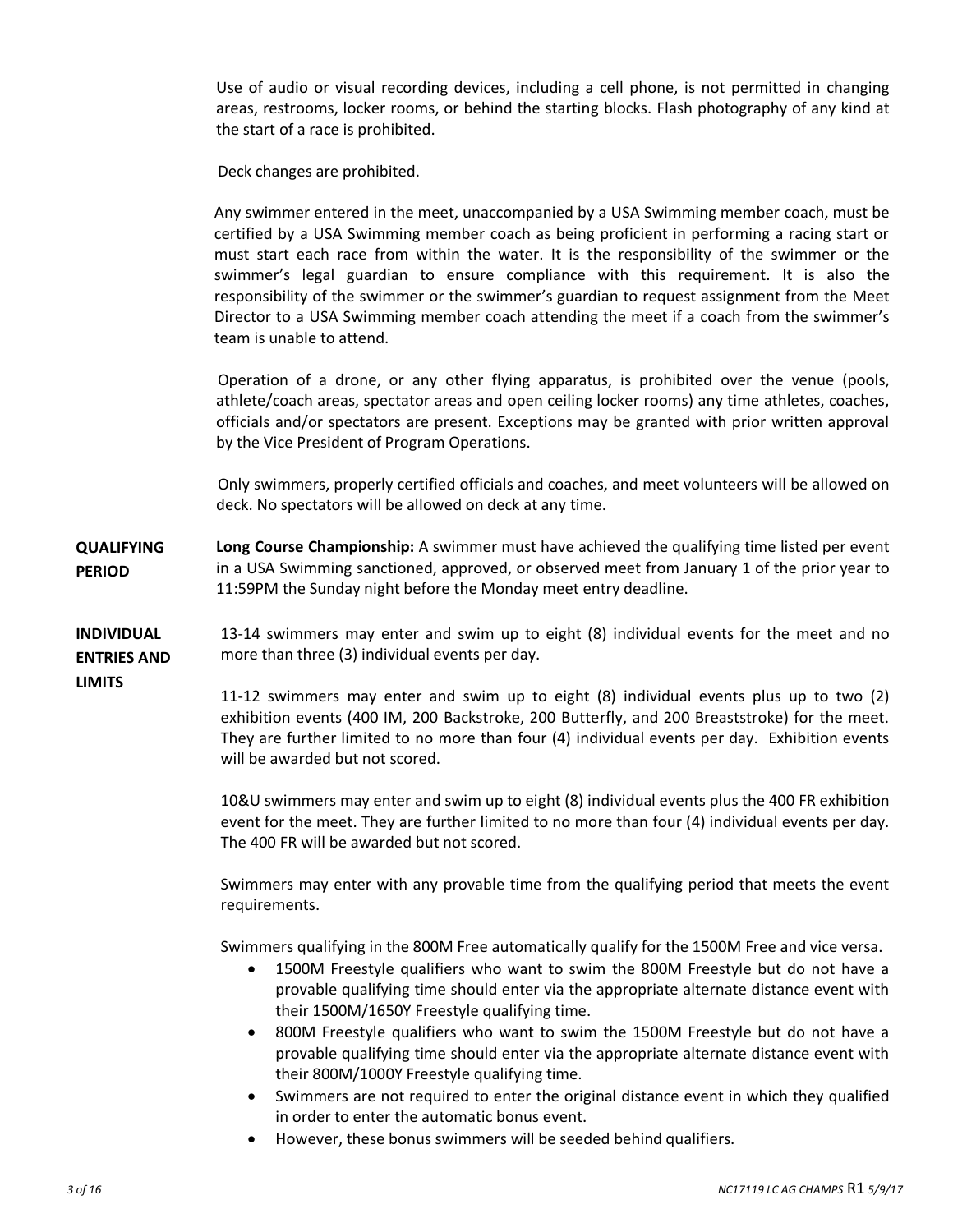**RELAY ENTRIES** Relay qualifying times are not required to be provable and may be overridden with aggregate or estimated times.

> The number of relay entries allowed per team is determined by the number of qualifiers per gender per age group entered in individual events. At least one swimmer entered in an individual event must swim on each relay team or the relay team will be disqualified:

- · 1-4 individual event swimmers in an age group: Maximum of one (1) relay team for that age group
- · 5-8 individual event swimmers in an age group: Maximum of two (2) relay teams for that age group
- · 9-12 individual event swimmers in an age group: Maximum of three (3) relay teams for that age group
- · 13 or more individual event swimmers in an age group: Maximum of four (4) relay teams for that age group

Only the A and B designated teams are eligible for scoring.

Swimmers designated as 'relay only' in OME may ONLY swim relays. All relay swimmers, including alternates, must be entered on a team's OME roster, listed on the Meet Entry Form, and must pay the \$3.00 NCS Travel Fund surcharge to be eligible to swim on relays.

**OME ENTRIES/ ON TIME ENTRIES WILL ONLY BE ACCEPTED FROM OME** except as noted.

**PROOF OF TIME/ ENTRY DEADLINE/ LATE ENTRIES AND CORRECTIONS**

USA Swimming's OME system will be used for on-time entries, including relays. OME will close three (3) days prior to the meet on the **Monday of meet week at 6:00 PM**. OME will open no later than the Monday four (4) weeks before the meet at noon. An OME User's Manual for NCS Champs is available on NCswim.org.

Coaches may update entry times in OME until the Monday 6:00 PM entry deadline. **NOTE THAT ENTRY TIMES IN OME DO** *NOT* **AUTOMATICALLY UPDATE TO A SWIMMER'S FASTEST TIME.** Entry changes, updates, and additions that cannot be made in OME must be emailed to the Entry Coordinator by the Monday 6:00 PM entry deadline to be considered on time.

Coaches shall confirm OME entries are correct and complete prior to checking out by the Monday 6:00 PM entry deadline. The person making OME entries for a team is solely responsible for communicating and approving those entries within their organization **prior to** the entry deadline. Only printed copies of original OME entries and rosters will be accepted as proof of administrative or system errors.

All team contacts listed in OME will receive an entry list by midnight after OME closes on Monday at 6:00 PM. Entry corrections, time corrections, new entries, and override proofs must be emailed to the Entry Coordinator by the next day, Tuesday at 6:00 PM. Each email will be acknowledged with an email confirmation for receipt of proof. New entries are **subject to double entry fees and a \$50 per team late fee**. No late entries or changes will be accepted after Tuesday 6:00 PM after which point the psych sheet will be generated and posted and the meet will be seeded. Any entries after this point will be accepted only with the approval of the Meet Referee and the Age Group Chair, only for open lanes, and will be subject to the double fees and team late fee.

If a time override is used to enter an individual event in OME, proof of time must be submitted to the Entry Coordinator no later than 6:00 PM Tuesday, two (2) days before the meet, or the swimmer **WILL NOT** be seeded into the event in question. If proof is provided to the Admin Referee after the Tuesday deadline and before warm ups begin on Thursday,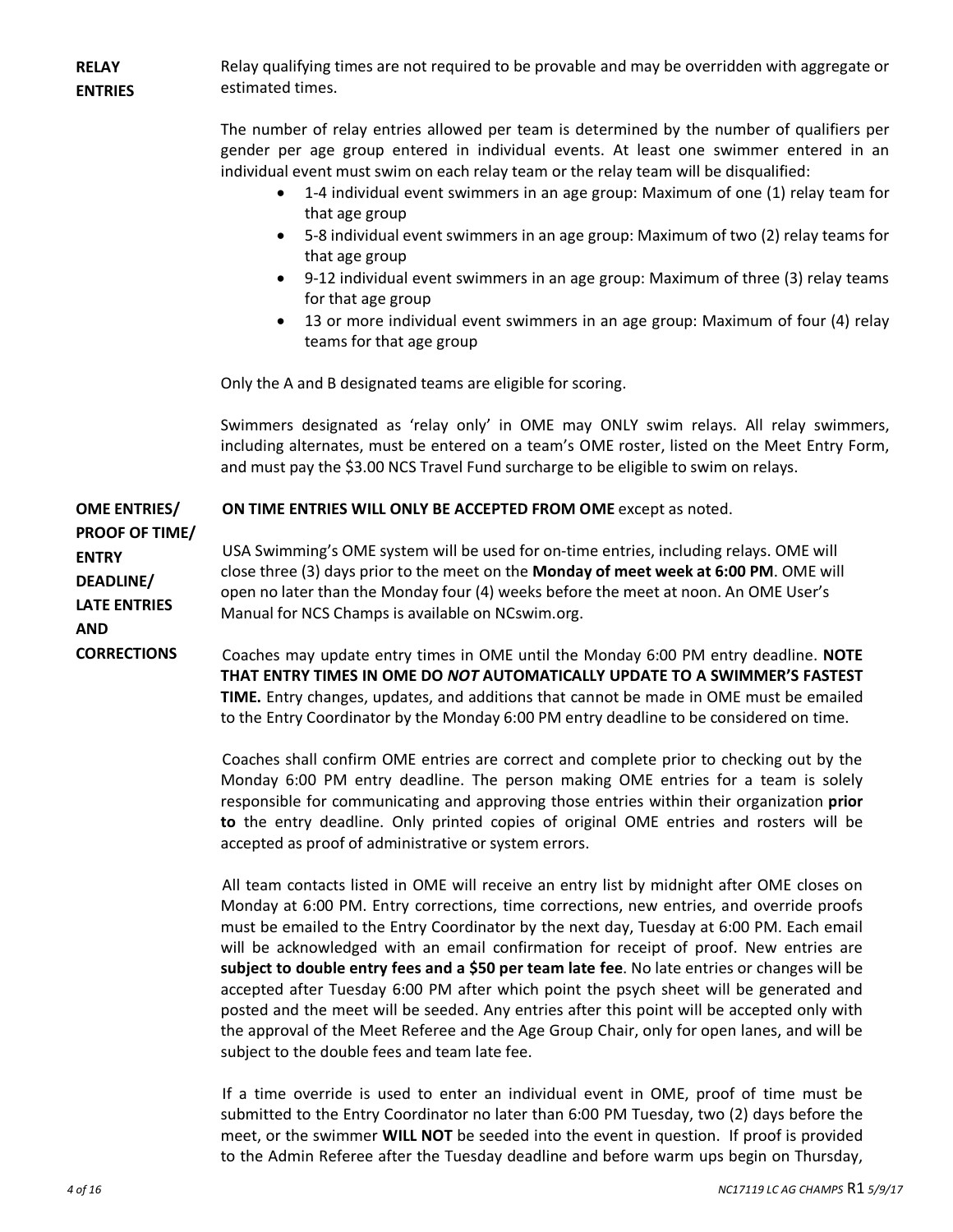the swimmer may be added to the event subject to lane availability and Meet Referee approval. Proof of time consists of a SWIMS entry or copy of/link to the final meet results from a USA Swimming sanctioned, approved, or observed meet. Sanction number, date, and location must be provided. **Hy-Tek Team Manager or Team Unify results reports will NOT be accepted as proof.**

Teams are responsible for **paying the entry fees as calculated on the Entry Fee Summary** page in this meet announcement, NOT the amount shown due in OME. The OME amount will not be correct if the team has relay only swimmers.

**ENTRY FEES** The total fees as calculated on the Entry Fee Summary plus any assessed entry fines are due no later than the General Meeting unless alternate payment arrangements are negotiated with the Meet Director.

| <b>Individual Event</b>   | \$6.00 per event                                              |
|---------------------------|---------------------------------------------------------------|
| <b>Relay Event</b>        | \$10.00 per relay                                             |
| <b>NCS Travel Fund</b>    | \$3.00 per swimmer, including relay only swimmers. Note that  |
|                           | OME does not add this NCS Travel Fund fee due for relay only  |
|                           | swimmers so you must calculate and submit your total due with |
|                           | the attached Entry Fee Summary/Waiver.                        |
| <b>Facility Surcharge</b> | \$15.00 per swimmer, excluding relay only swimmers            |

Make checks payable to: **TAC TITANS** 

#### *Fees are non-refundable.*

**SEEDING AND FORMAT** The conforming time for this meet is LCM. All times will be seeded by LCM first, then SCY. Nonconforming event qualifiers in the 800M and 1500M Frees will be seeded behind conforming event qualifiers and bonus qualifiers will be seeded behind qualifiers.

> All events that are 400M or longer, 11-12 200M Backstroke, Breaststroke, and Butterfly, and all relays will be deck seeded after positive check in. A positive check in by the deadline indicated in the schedule below is required to be seeded into the event. Failure to check in by the deadline will result in the swimmer/relay team not being able to swim in the event.

Combined heats and events may be swum at the discretion of the Meet Referee.

#### **13-14 Individual Events:**

Except for the 800M and 1500M Freestyles, all events will be conducted on a preliminary and finals basis. A and B heats will swim in finals. The fastest eight qualifiers compete in the A Final (Championship) and the next fastest eight swim in the B Final (Consolation). **The B Final will swim before the A Final**. Alternates should identify themselves to the starter prior to the beginning of the event and should be ready to swim in the B Final if no shows occur. The A and B Finals will be scored.

#### **13-14 800M Freestyle:**

The 13-14 800M Freestyle will be swum as a timed final event and deck seeded after positive check in. All heats will swim fast to slow, alternating girls and boys. A combined girls/boys heat may be swum at the discretion of the Meet Referee. Swimmers must provide their own counters.

#### **13-14 400M IM and 400M Freestyle:**

The 13-14 400M IM and 13-14 400M Freestyle will be swum as preliminary/final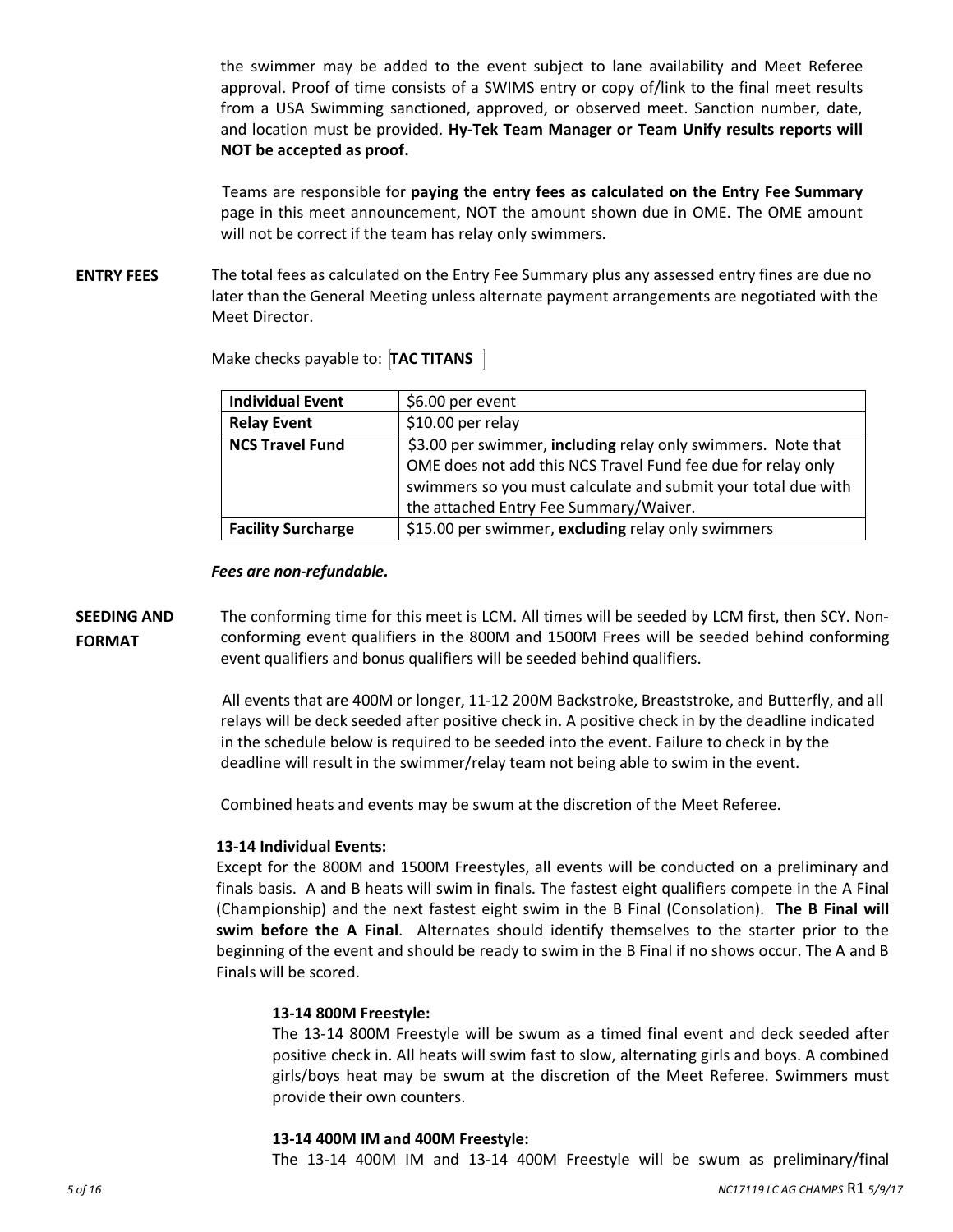events and deck seeded after positive check in. The **fastest two (2) preliminary heats will be circle seeded.** The fastest 4 heats of girls swim first slow to fast, followed by the fastest 4 heats of boys swum slow to fast. The remaining heats will swim fast to slow, alternating girls and boys. A combined girls/boys heat may be swum at the discretion of the Meet Referee.

#### **13-14 1500M Freestyle:**

The 13-14 1500M Free will be swum as a timed final event and deck seeded after positive check in. The fastest positively checked in heat (8) of girls and boys will swim in the Sunday finals session. There will be **no AM/PM option** for this event. All other heats will swim at the conclusion of preliminaries after a 10-minute break. These heats will swim fast to slow, alternating girls and boys. A combined girls/boys heat may be swum at the discretion of the Meet Referee. Swimmers must provide their own counters.

#### **13-14 Relays:**

All relays will be timed final events and deck seeded after positive check in. **There is no AM/PM option for relays.**

- The 13-14 800M Freestyle relay will swim fastest two heats of girls slow to fast, then fastest two heats of boys slow to fast, followed by remaining heats fast to slow alternating girls and boys.
- · On Friday and Saturday, the fastest eight positively checked in relay teams will swim in the evening finals sessions. The remaining teams will swim at the end of the preliminary session, slow to fast in event order. There is no AM/PM option.

#### **11-12 Individual Events:**

All 11-12 events will be timed finals swum in the afternoon and evening sessions.

#### **11-12 Exhibition 400M IM:**

The 11-12 400M IM will be seeded after positive check in. The fastest three heats will swim slow to fast alternating girls and boys as indicated in the Order of Events. Remaining heats will swim at the conclusion of the session, fast to slow alternating girls and boys. This event will be awarded but not scored.

#### **11-12 400M Freestyle:**

The 11-12 400M Freestyle will be deck seeded after positive check in and will swim slow to fast in event order. A combined girls/boys heat may be swum at the Meet Referee's discretion.

#### **11-12 Exhibition 200M Backstroke, Butterfly, and Breaststroke Events:**

These 11-12 events will be swum as timed finals. The events will be deck seeded after positive check in. On Friday, Saturday, and Sunday, the fastest three (3) positively checked in heats of each 200 event will be swum slow to fast in the evening sessions, interspersed with the 13-14 Finals events as indicated in the Order of Events. If during Finals, **both** of the interspersed heats are empty, a 5 minute break will be observed. A boys' heat may swim in place of an empty girls' heat and vice versa and heats may be combined at the discretion of the Meet Referee and the Age Group Chair.

Any additional seeded heats in these events will swim at the end of the evening sessions, during a scheduled break, or at the end of the afternoon sessions on the days they are scheduled. These heats will be swum fast to slow, alternating girls and boys. **The Meet Referee and Age Group chair will determine after entries have closed when the extra heats will swim for each event and will announce their decision at the General Meeting.** These events will be awarded but not scored.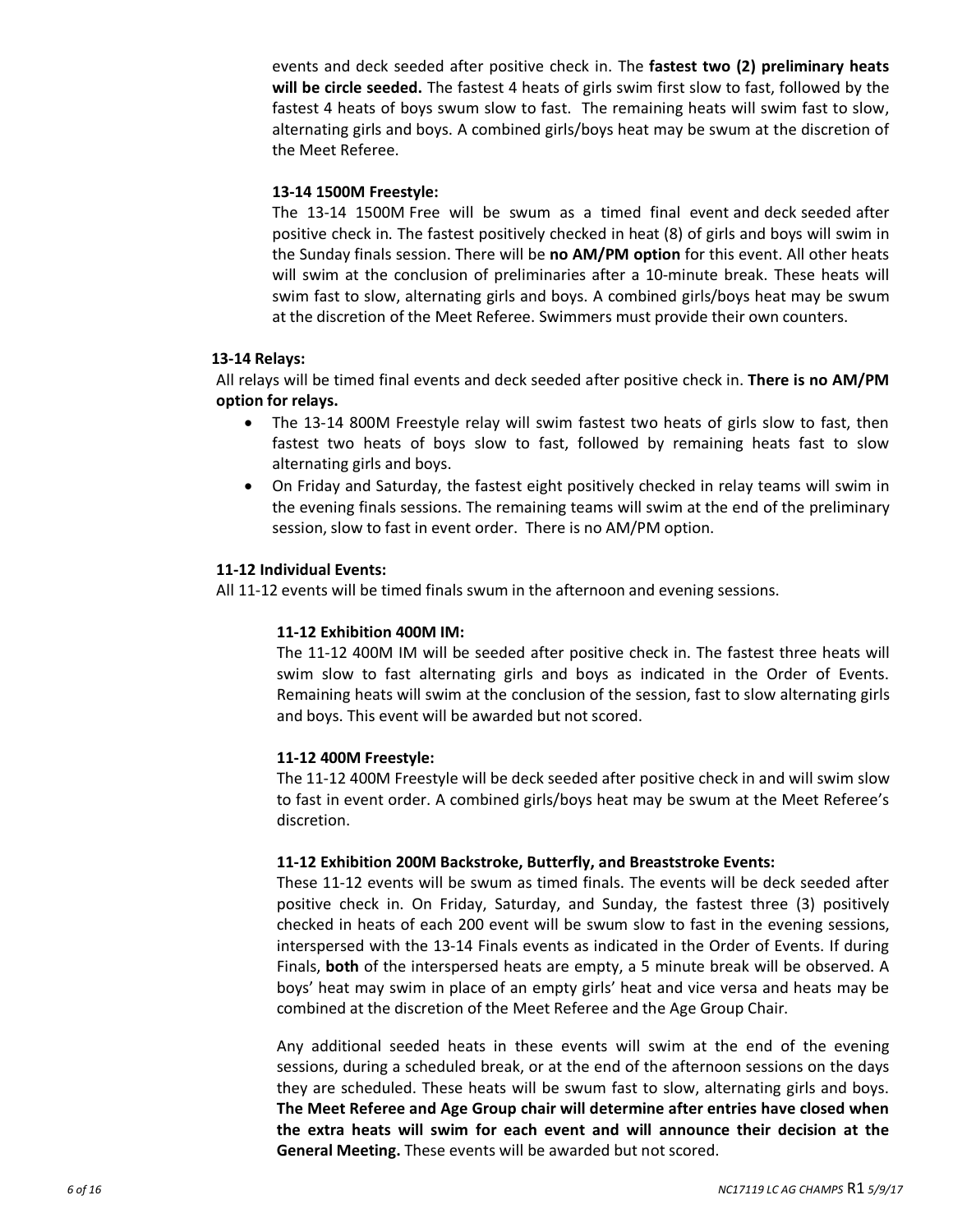#### **10 & Under Individual Events:**

All events will be timed finals and swum in the afternoon sessions.

#### **10&U Exhibition 400M Freestyle:**

The 10&U 400M Freestyle will be deck seeded after positive check in and will swim slow to fast in event order. A combined girls/boys heat may be swum at the Meet Referee's discretion. This event will be awarded but not scored.

**10&U and 11-12 Relays:** All relays will be timed final events. All relays will swim slow to fast in event order.

Within USA Swimming Rules and with unanimous agreement of the Meet Referee, the Meet Director, and the Age Group Chair, *prior to the first day of the meet*, limited changes may be proposed to the format of the meet to improve competition and to accommodate unforeseen circumstances that arise after the meet is sanctioned. Changes require unanimous agreement of coaches at the General Meeting.

- CHASE STARTS AND Based on projected timelines, the Age Group Chair and the Meet Referee reserve the right to **TWO PER LANE** use chase starts for preliminary and timed finals events 100M and longer and that the 800M/1500M Freestyle events be swum two per lane. These decisions, if made, will be announced at the General Meeting.
- **POSITIVE CHECK IN** Sthe events and relays in the following schedule will be deck seeded. Positive check in by the deadline indicated below is required to be seeded into the event. Failure to check in by the deadline will result in the swimmer/relay team not being able to swim the event. Afternoon check in times will be adjusted if session start times change.

| <b>Individual</b> |                          |          |           |                        |
|-------------------|--------------------------|----------|-----------|------------------------|
| <b>Events</b>     | <b>Check-In Deadline</b> |          |           |                        |
| $13 - 14$         | 800M Free                | Thursday | 2:15 PM   |                        |
| $11 - 12$         | 400M IM                  | Thursday | 2:15 PM   |                        |
| $13 - 14$         | 400M IM                  | Friday   | 8:00 AM   |                        |
| 10&U              | 400M Free                | Friday   | 12:15 PM  |                        |
| $11 - 12$         | 400M Free                | Friday   | 12:15 PM  |                        |
| $11 - 12$         | 200M Back                | Friday   | 12:15 PM  |                        |
| 13-14             | 400M Free                | Saturday | 8:00 AM   |                        |
| $11 - 12$         | 200M Butterfly           | Saturday | 12:15 PM  |                        |
| 13-14             | 1500M Free               | Sunday   | 8:00 AM   |                        |
| $11 - 12$         | 200M Breaststroke        | Sunday   | 1:00 PM   |                        |
| Relay             | <b>Check-In Deadline</b> |          |           | <b>Relay Cards Due</b> |
| <b>Events</b>     |                          |          |           |                        |
| $13 - 14$         | 800M Free Relay          | Thursday | 2:30 PM   | 3:30 PM                |
| 13-14             | 400M Free Relay          | Friday   | $8:00$ AM | 10:00 AM               |
| $11 - 12$         | 400M Free Relay          | Friday   | 12:15 PM  | 2:15 PM                |
| 13-14             | 400M Medley Relay        | Saturday | 8:00 AM   | 10:00 AM               |
| 10&U              | 200M Medley Relay        | Saturday | 12:15 PM  | 2:15 PM                |
| $11 - 12$         | 400M Medley Relay        | Saturday | 12:15 PM  | 2:15 PM                |
| 10&U              | 200M Free Relay          | Sunday   | 1:00 PM   | 3:00 PM                |
| $11 - 12$         | 200M Free Relay          | Sunday   | 1:00 PM   | 3:00 PM                |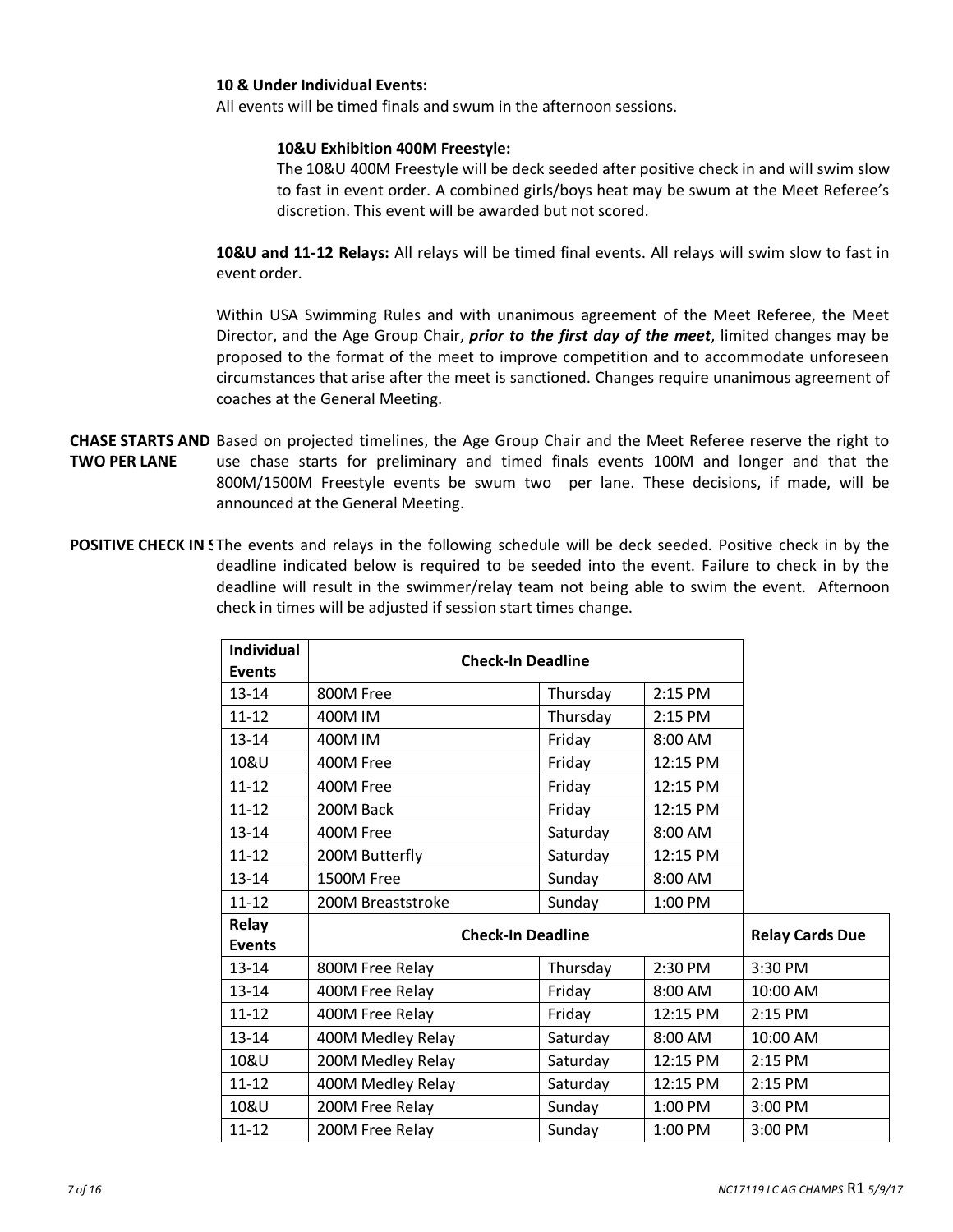| <b>SCRATCHES</b>                 | The current NCS Scratch Rule will be in effect during the conduct of this meet for prelim/finals<br>and deck seeded events (see attachment.) This will serve as the official guide for technical and<br>procedural rules, except when stated otherwise in the meet announcement. Coaches and<br>swimmers are expected to be familiar with the rule.                                                                                                                                                           |
|----------------------------------|---------------------------------------------------------------------------------------------------------------------------------------------------------------------------------------------------------------------------------------------------------------------------------------------------------------------------------------------------------------------------------------------------------------------------------------------------------------------------------------------------------------|
| <b>SCORING</b>                   | INDIVIDUAL EVENTS: 20-17-16-15-14-13-12-11-9-7-6-5-4-3-2-1<br>Swimmers must achieve the qualifying time standard or faster in each event to score.                                                                                                                                                                                                                                                                                                                                                            |
|                                  | RELAY EVENTS: 40-34-32-30-28-26-24-22-18-14-12-10-8-6-4-2<br>Only A and B designated relays per gender can score for each team.                                                                                                                                                                                                                                                                                                                                                                               |
|                                  | Team and individual high point scores will be published at Finals each evening.                                                                                                                                                                                                                                                                                                                                                                                                                               |
| <b>AWARDS</b>                    | Individual events: 1st-8th place medals.<br>Relays: 1st - 3rd place medals.<br>Team Awards: Trophies for 1st-6th place.<br>Individual High Point Awards will be presented to the male and female swimmers with the<br>highest points scored in individual events for each age group.                                                                                                                                                                                                                          |
|                                  | Sportsmanship and Spirit Award: Based on the vote of teams represented at the NCS LC Age<br>Group Championship meet. In the events of a tie, the Meet Director, Meet Referee, NCS Coach<br>Rep and NCS Age Group Chair may cast tie-breaking votes. The deadline for voting is up until<br>completion of the Sunday 12 & Under session.                                                                                                                                                                       |
|                                  | There will not be an awards ceremony during the finals sessions. 12&U awards ceremonies will<br>be held immediately following the afternoon sessions.                                                                                                                                                                                                                                                                                                                                                         |
| <b>READY ROOM</b>                | The top eight qualifiers for the A final are invited to report to the ready room five minutes prior<br>to their event for the parade of the A final heat.                                                                                                                                                                                                                                                                                                                                                     |
| <b>RESULTS</b>                   | Results will be posted on deck and in an area available to spectators. Results will be available on<br>Meet Mobile and the host team's website, facility internet connectivity permitting. At the<br>conclusion of the meet, teams will be emailed results files or may request results files on a<br>memory stick.                                                                                                                                                                                           |
| <b>GENERAL</b><br><b>MEETING</b> | There will be a General Meeting at 1:00 PM on Thursday afternoon. Coaches are responsible<br>for any information presented at the meeting. Meetings may also be held at other times<br>announced by the Meet Referee.                                                                                                                                                                                                                                                                                         |
| <b>COACHES</b>                   | All coaches must check in and provide proof of current USA Swimming membership to the Meet<br>Director. A current member's Deck Pass is acceptable proof of USA Swimming membership for all<br>purposes. All coaches on deck must display their USA Swimming membership card in a visible<br>place or have their Deck Pass card readily accessible at all times or wear any identifying item<br>required by the Host Team. Those failing to demonstrate proof of membership could be barred<br>from the deck. |
| <b>OFFICIALS</b>                 | Officials must show proof of current USA Swimming membership and NCS certification to the<br>Meet Referee.                                                                                                                                                                                                                                                                                                                                                                                                    |
|                                  | There will be an officials' meeting ONE hour prior to the beginning of each session. We welcome<br>all certified officials on deck. The uniform is white shirts over navy bottoms with white shoes.<br>Long pants or skirts are preferred for finals. Officials must show proof of current USA Swimming                                                                                                                                                                                                       |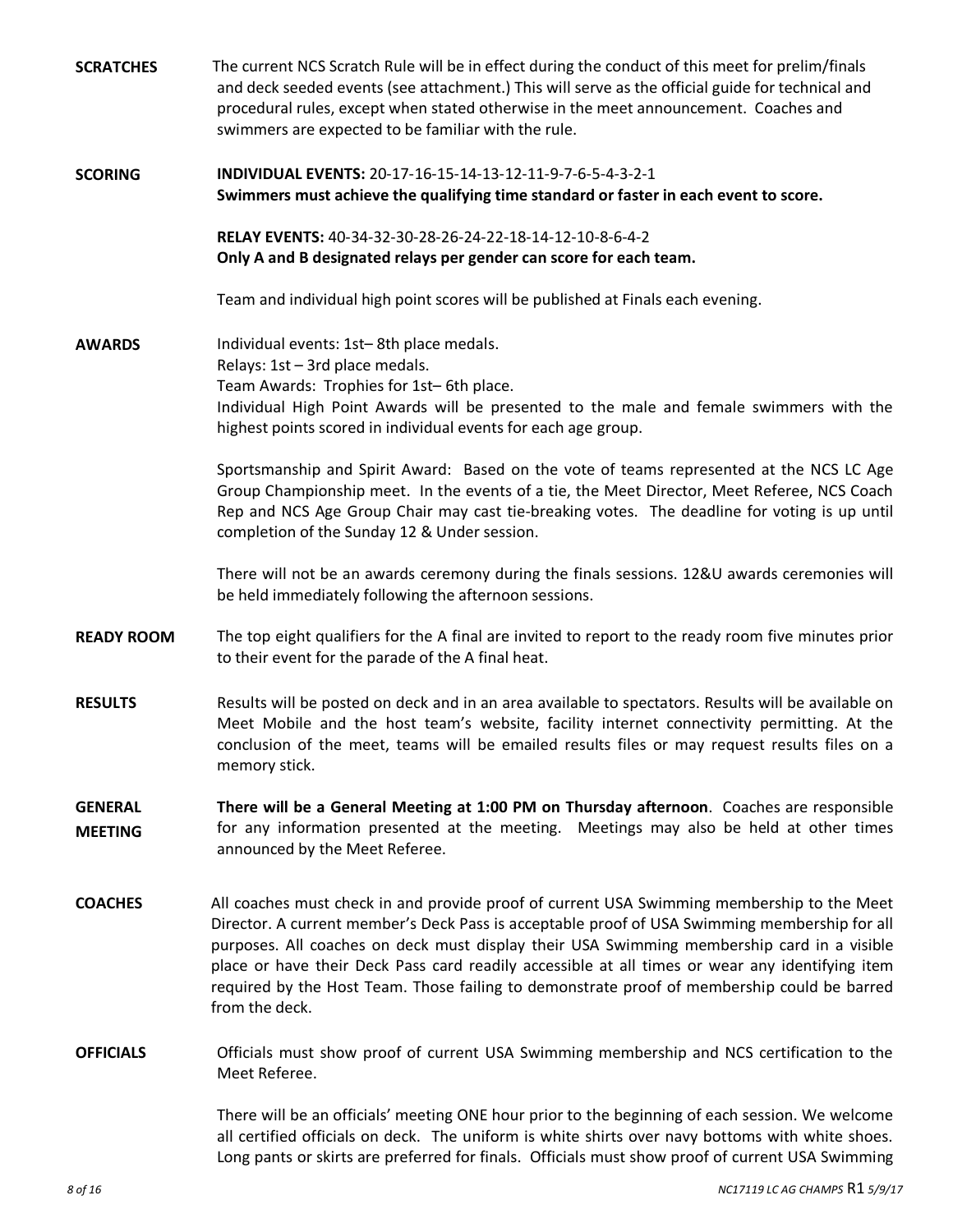membership and NCS certification to the Meet Referee. A current member's Deck Pass is acceptable proof of USA Swimming membership for all purposes.

This meet has been designated as a USA Swimming Official Qualification Meet. (Certification for N2 S&T, CJ, DR, AR; re-certification for N2 all positions; and certification and re-certification for N3 S&T.) Regardless of the numbers of sessions required for certification/re-certification, an official will need to serve a minimum of four (4) sessions to be evaluated. Any official wishing to participate should fill out the Officials sign up form on NCSwim.org. All requests for assigned positions should be emailed to the Meet Referee by July 1 and will be based on evaluation requests and level of experience. Please see the USA Swimming website for additional information on National evaluation and certification requirements.

- **ELIGIBILITY AND TECHNICAL JURY** An Eligibility and Technical Jury will be appointed by NC Swimming consisting of one coach, one swimmer and one non-coach/non-athlete member of NC Swimming should an eligibility or technical protest arise.
- **HOSPITALITY AND CONCESSIONS** There will be a hospitality room available to all coaches and officials. Concession stands are available for spectators and swimmers.
- **SWIMMERS WITH DISABILITIES** NCS welcomes all swimmers with disabilities as described in the USA Swimming Rules and Regulations, Article 105, to participate in our meets. Coaches entering swimmers with disabilities that require any accommodations are required to provide advance notice in writing to the Meet Director by the entry deadline accompanying their meet entry file, including the need for any personal assistants required and/or registered service animals. Failure to provide advance notice may limit the host team's ability to accommodate all requests.
- **WAIVER/ RELEASE** As a team entered in this meet, upon entry you are verifying that all of the swimmers and coaches listed on your OME entry are registered with USA Swimming. You acknowledge that you are familiar with the Safe Sport rules of USA Swimming, Inc. and North Carolina Swimming, Inc. regarding warm-up procedures and meet safety guidelines, and that you shall be responsible for the compliance of your swimmers with those rules during this meet. Triangle Aquatic Center, TAC Titans , North Carolina Swimming, Inc., and USA Swimming, Inc., their agents, employees, and coaches shall be held free and harmless from any and all liabilities or claims for damages arising by reason of illness or injury to anyone during the conduct of this meet. You acknowledge that by entering this meet, you are granting permission for the names of any or all of your team's swimmers to be published on the internet in the form of Psych Sheets, Meet Results, or any other documents associated with the running of this meet.
- **IMAGE RELEASE** All participants agree to be filmed and photographed by the NCS approved photographer(s) and videographers and to allow the right to use names and pictures before, during, or after the meet such as in public psych sheets, heat sheets, and results or featured on the NCS website or in public broadcast of the event via television or webcast. Parents and guardians of minor swimmers who do not wish their swimmers to participate in interviews or have individual pictures featured on any media should inform their team's head coach and the Meet Director prior to the meet.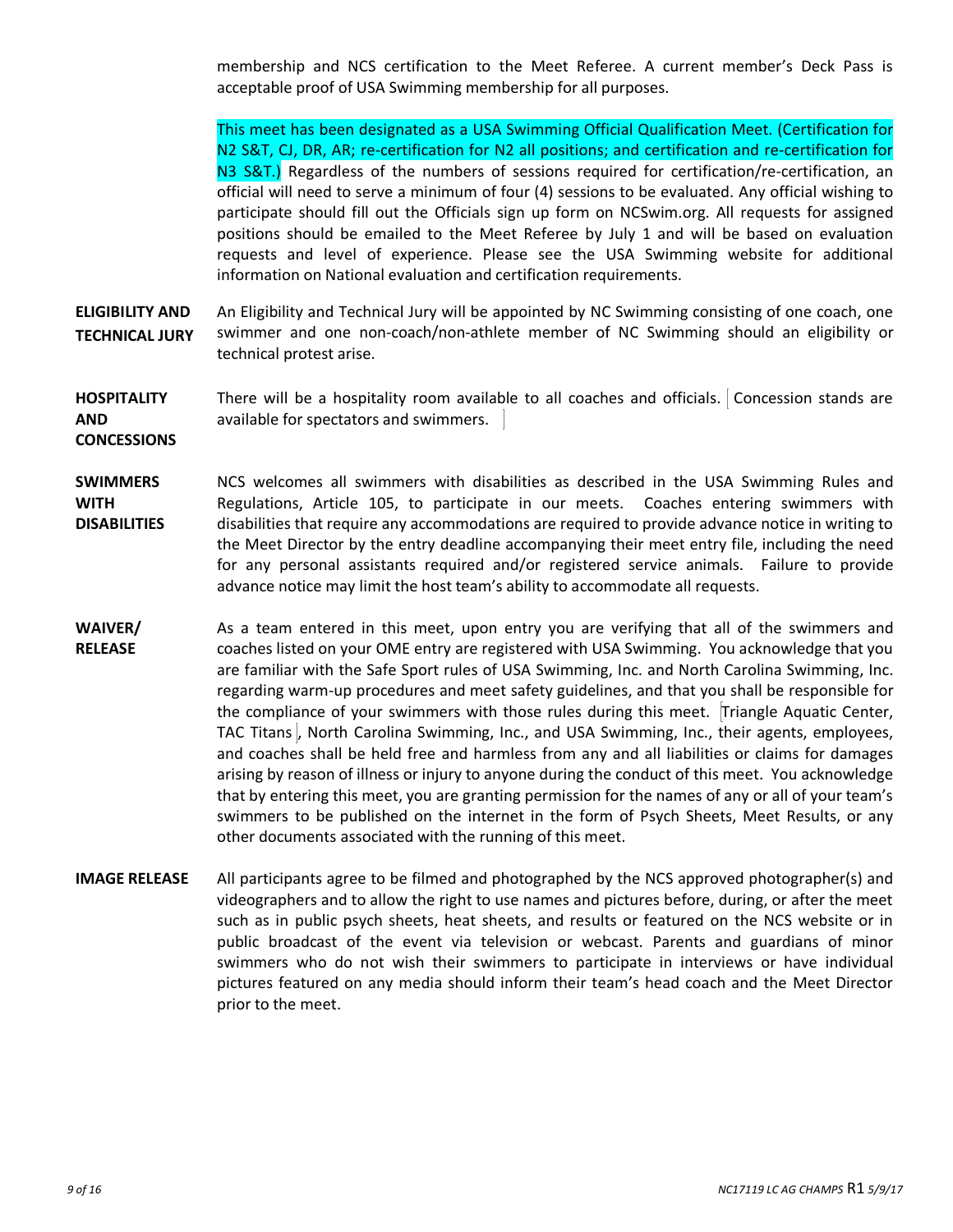

### **North Carolina Scratch Rule**

208.3. INDIVIDUAL SCRATCH RULE Swimmers shall inform themselves of the meet starting time and shall report to the proper meet authorities promptly upon call. The meet announcement shall specify all mandatory check-in and scratch deadlines and procedures.

- .1 Pre-Seeded Meets Any swimmer not reporting for or competing in an individual timed final event shall not be penalized.
- .2 Events Seeded on the Deck Any swimmer entered in an individual event that is seeded on the deck, in whole or in part, who has checked in for that event, must swim in the event unless the swimmer notifies the clerk of course before the seeding for that event has begun that the swimmer wishes to scratch or as noted in 208.3.4 A or D. Failure to scratch prior to seeding and not swimming the event will result in the swimmer being barred from the next individual event in which the swimmer entered in the meet. Unless the meet announcement states otherwise, events seeded on the deck shall be closed for seeding no later than thirty (30) minutes prior to the start of the event except that individual events of 400 meters or longer may be closed for seeding up to twenty four (24) hours before the expected start of the event if the check-in/scratch deadline occurs after the beginning of the meet and is announced in the meet announcement.
- .3 Preliminary and Finals Events
	- A. Any swimmer not reporting for or competing in a pre-seeded preliminary heat when finals are scheduled shall not be penalized. If the preliminary heat is seeded on the deck then 208.3.2 applies
	- B. Any swimmer qualifying for an A final, scored or not scored, or B scored final race in an individual event who fails to compete in said A or B final race shall be barred from further competition for the remainder of the meet, except as noted in 208.3.4. For events occurring on the last day of a meet, a fine of \$100 per missed swim shall also be assessed to the club by the appropriate Division Chair for failure to compete. A declared false start or deliberate delay of meet is not permitted and will be regarded as a failure to compete.
	- C. In the event of withdrawal or barring of a swimmer from competition, when possible, the Referee shall fill the A, B, or C final with the next qualified swimmer(s). First and second alternates shall be announced along with the final qualifiers. These and all other alternates and those qualifying for non-scoring B or C finals shall not be penalized if unavailable to compete
	- D. When the B or C final has not yet been swum and a barring or withdrawal is known in advance by the Referee, the Referee should re-seed the A, B, or C finals, if necessary, to insert the alternate(s) in the appropriate lane(s), filling all lanes in the final. In order to prevent undue delay of the A, B, or C finals, the Referee may elect to fill the empty lane(s), without re-seeding, with the next qualified alternate, or if unavailable, the next qualified swimmer(s) who is/are present in the starting area and ready to swim
	- E. If a C or B final has already been swum, the A final of that event shall be swum without filling the empty lane(s)
- .4 Exception for Failure to Compete No penalty shall apply for failure to compete in or scratch an individual event if:
	- A. The Referee is notified in the event of illness or injury and accepts the proof thereof.
	- B. The swimmers qualifying for an A final or B final race based upon the results of the preliminaries notifies the Referee within thirty (30) minutes after announcement of the qualifiers of that final race that they may not intend to compete and also declares his final decision whether or not to scratch within thirty (30) minutes following his last individual preliminary heat, swim-off, or re-swim.
	- C. The swimmer was not named in any finals heat during the initial announcement of results
	- D. It is determined by the Referee that failure to compete is caused by circumstances beyond the control of the swimmer.

### 208.4. RELAY SCRATCH RULE

.1 All Meets - Any relay or relay member, in a relay event that fails to compete in or report for that event shall not be penalized.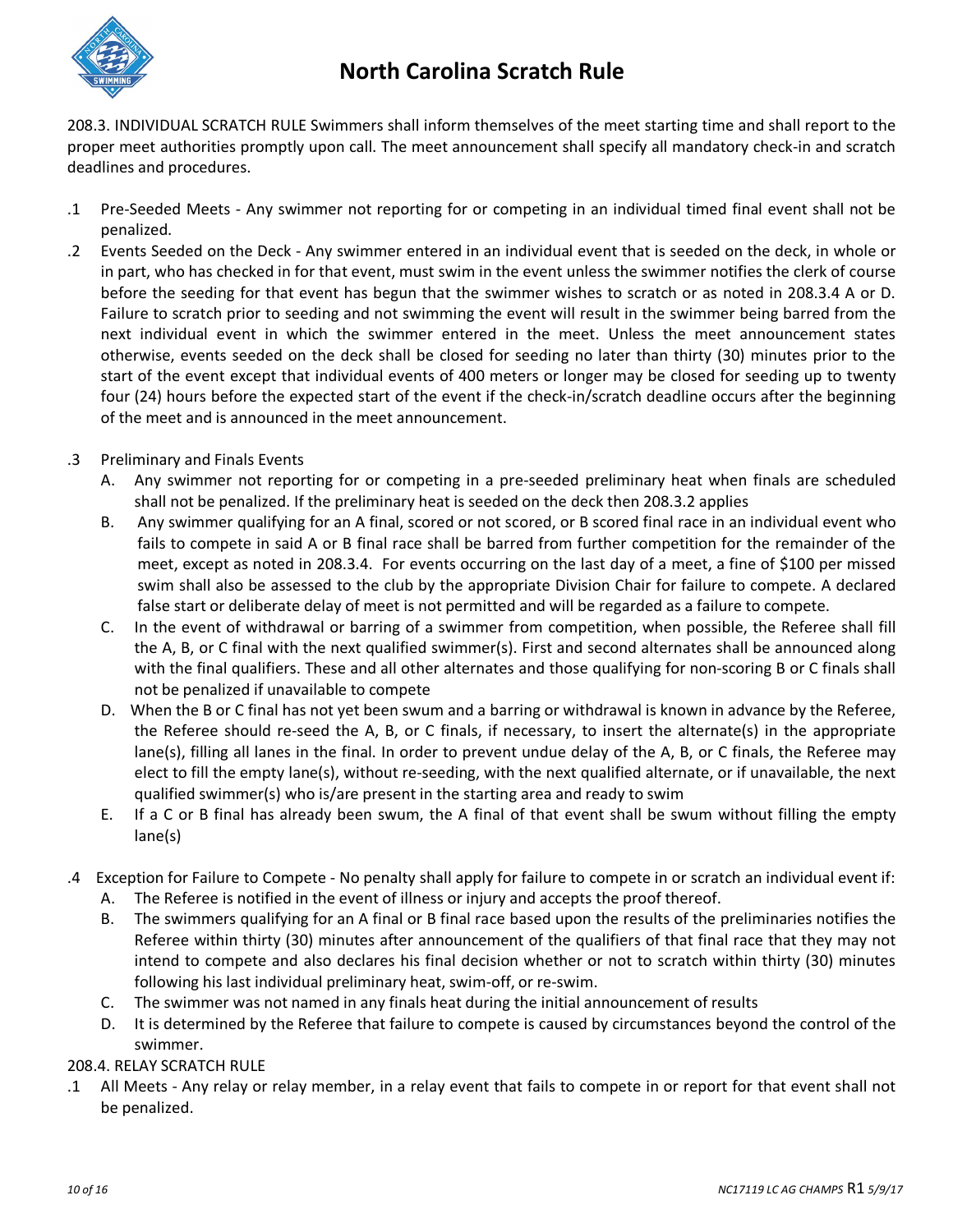

# **2017 North Carolina Swimming** Long Course AG Championships Time Standards

|                  |                                    |                | <b>FEMALE</b>    |                |                  | <b>MALE</b> |                |
|------------------|------------------------------------|----------------|------------------|----------------|------------------|-------------|----------------|
| <b>EVENT</b>     |                                    | 10&U           | $11 - 12$        | $13 - 14$      | 10&U             | $11 - 12$   | $13 - 14$      |
| 50 Free          | <b>LCM</b>                         | 35.99          | 30.89            | 29.39          | 36.29            | 30.79       | 27.89          |
|                  | <b>SCY</b>                         | 31.49          | 27.19            | 25.59          | 31.49            | 26.99       | 24.29          |
| 100 Free         | <b>LCM</b>                         | 1:19.99        | 1:07.79          | 1:03.99        | 1:20.89          | 1:08.49     | 1:00.49        |
|                  | SCY                                | 1:10.29        | 58.79            | 55.79          | 1:10.29          | 59.09       | 52.39          |
| 200 Free         | <b>LCM</b>                         | 2:55.89        | 2:28.29          | 2:20.89        | 2:54.29          | 2:29.19     | 2:12.89        |
|                  | <b>SCY</b>                         | 2:32.99        | 2:09.69          | 2:01.19        | 2:32.29          | 2:10.09     | 1:56.29        |
| 400 Free         | <b>LCM</b>                         | 5:54.29        | 5:19.69          | 4:58.39        | 5:51.49          | 5:23.69     | 4:41.29        |
| <b>500 Free</b>  | SCY                                | 6:27.49        | 5:50.99          | 5:26.39        | 6:24.29          | 5:52.69     | 5:02.19        |
| 800 Free         | <b>LCM</b>                         | X              | $\boldsymbol{X}$ | 10:20.99       | X                | X           | 10:04.99       |
| <b>1000 Free</b> | SCY                                | X              | X                | 11:29.39       | $\mathbf{X}$     | X           | 11:08.89       |
| 1500 Free        | <b>LCM</b>                         | $\mathbf X$    | $\mathbf X$      | 19:48.09       | $\mathbf X$      | $\mathbf X$ | 19:22.59       |
| 1650 Free        | SCY                                | X              | X                | 19:21.69       | $\mathbf X$      | $\mathbf X$ | 18:40.79       |
| 50 Back          | <b>LCM</b>                         | 43.19          | 36.29            | X              | 42.69            | 35.49       | X              |
|                  | <b>SCY</b>                         | 36.09          | 31.29            | $\overline{X}$ | 37.19            | 30.99       | $\overline{X}$ |
| 100 Back         | <b>LCM</b>                         | 1:33.49        | 1:17.39          | 1:12.69        | 1:33.79          | 1:19.49     | 1:09.39        |
|                  | SCY                                | 1:20.09        | 1:07.29          | 1:03.39        | 1:20.99          | 1:08.59     | 59.89          |
| 200 Back         | <b>LCM</b>                         | X              | 2:53.19          | 2:37.29        | X                | 2:52.79     | 2:30.29        |
|                  | <b>SCY</b>                         | X              | 2:29.09          | 2:15.89        | X                | 2:25.89     | 2:10.09        |
|                  | <b>LCM</b>                         | 48.29          | 41.49            | X              | 49.69            | 42.49       | X              |
| 50 Breast        | SCY                                | 41.49          | 35.69            | X              | 43.09            | 36.69       | $\mathbf X$    |
|                  | <b>LCM</b>                         | 1:47.09        | 1:30.99          | 1:25.39        | 1:49.09          | 1:33.29     | 1:20.29        |
| 100 Breast       | SCY                                | 1:31.89        | 1:18.09          | 1:13.39        | 1:33.79          | 1:19.89     | 1:09.59        |
|                  | $\ensuremath{\mathsf{LCM}}\xspace$ | X              | 3:15.19          | 3:03.99        | X                | 3:12.79     | 2:54.39        |
| 200 Breast       | SCY                                | X              | 2:48.59          | 2:38.29        | $\boldsymbol{X}$ | 2:44.19     | 2:29.99        |
|                  | <b>LCM</b>                         | 41.49          | 33.39            | X              | 41.39            | 34.49       | X              |
| <b>50 Fly</b>    | <b>SCY</b>                         | 36.29          | 29.69            | X              | 36.69            | 30.59       | X              |
|                  | <b>LCM</b>                         | 1:38.69        | 1:17.29          | 1:12.29        | 1:38.69          | 1:18.99     | 1:07.79        |
| <b>100 Fly</b>   | SCY                                | 1:25.79        | 1:08.19          | 1:02.79        | 1:25.79          | 1:09.89     | 59.59          |
|                  | <b>LCM</b>                         | X              | 2:54.99          | 2:42.39        | X                | 2:53.29     | 2:37.59        |
| <b>200 Fly</b>   | SCY                                | $\mathbf X$    | 2:31.59          | 2:21.29        | X                | 2:30.19     | 2:14.89        |
|                  | <b>LCM</b>                         | $\overline{X}$ | X                | X              | $\overline{X}$   | X           | X              |
| 100 IM           | SCY                                | X              | X                | X              | X                | X           | X              |
|                  | <b>LCM</b>                         | 3:20.59        | 2:45.99          | 2:38.39        | 3:20.59          | 2:47.99     | 2:29.89        |
| 200 IM           | SCY                                | 2:54.19        | 2:25.59          | 2:17.69        | 2:54.19          | 2:26.49     | 2:10.09        |
|                  | <b>LCM</b>                         | X              | 6:11.39          | 5:40.59        | X                | 6:08.29     | 5:19.29        |
| 400 IM           | SCY                                | X              | 5:20.69          | 4:50.39        | X                | 5:20.39     | 4:37.49        |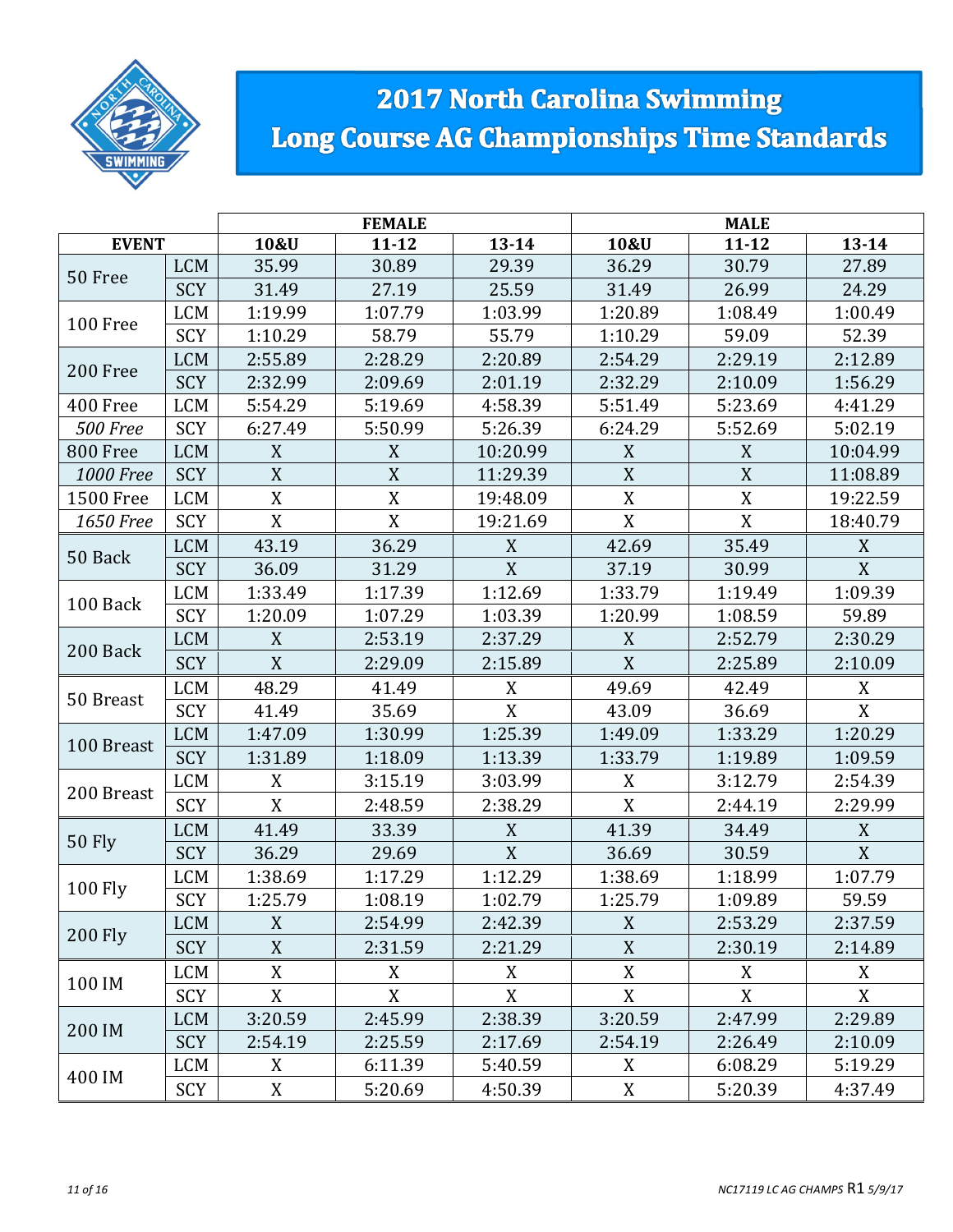## **2017 NORTH CAROLINA SWIMMING LONG COURSE AGE GROUP CHAMPIONSHIP ORDER OF EVENTS**

| <b>THURSDAY EVENING</b> | Warm-ups 1:30-2:55 PM      | <b>Timed Finals 3:00 PM</b> |
|-------------------------|----------------------------|-----------------------------|
| Girls Event             | <b>EVENTS</b>              | <b>Boys Event</b>           |
|                         | 13-14 800M Freestyle       |                             |
| $3/$ Heats 1-3          | 11-12 400M IM              | $4/$ Heats 1-3              |
|                         | 13-14 800M Freestyle Relay |                             |
| $3/$ Heats 4+           | 11-12 400M IM              | $4/$ Heats 4+               |

| <b>FRIDAY MORNING</b> | Warm-ups 7:00-8:25 AM        | <b>Preliminaries 8:30 AM</b> |
|-----------------------|------------------------------|------------------------------|
| <b>Girls Event</b>    | <b>EVENTS</b>                | <b>Boys Event</b>            |
|                       | 13-14 200M Freestyle         | 8                            |
| q                     | 13-14 100M Breaststroke      | 10                           |
| 11                    | 13-14 100M Butterfly         | 12                           |
| 13                    | 13-14 400M Individual Medley | 14                           |
|                       | 10-minute break              |                              |
| 15                    | 13-14 400M Freestyle Relay** | 16                           |

\*\*The fastest 8 relay teams (girls & boys) will swim in finals. No AM/PM option.

| <b>SATURDAY MORNING</b> | Warm-ups 7:00-8:25 AM     |  | <b>Preliminaries 8:30 AM</b> |
|-------------------------|---------------------------|--|------------------------------|
| Girls Event             | <b>EVENTS</b>             |  | <b>Boys Event</b>            |
| 19                      | 13-14 200M Butterfly      |  | 20                           |
| 21                      | 13-14 50M Freestyle       |  | 22                           |
| 23                      | 13-14 200M Breaststroke   |  | 24                           |
| 25                      | 13-14 100M Backstroke     |  | 26                           |
| 27                      | 13-14 400M Freestyle      |  | 28                           |
|                         | 10-minute break           |  |                              |
| 29                      | 13-14 400M Medley Relay** |  | 30                           |

\*\*The fastest 8 relay teams (girls & boys) will swim in finals. No AM/PM option.

| <b>SUNDAY MORNING</b> | Warm-ups 7:00-8:25 AM        | <b>Preliminaries 8:30 AM</b> |
|-----------------------|------------------------------|------------------------------|
| Girls Event           | <b>EVENTS</b>                | <b>Boys Event</b>            |
| 35                    | 13-14 100M Freestyle         | 36                           |
| 37                    | 13-14 200M Backstroke        | 38                           |
| 39                    | 13-14 200M Individual Medley | 40                           |
| 33                    | 13-14 1500M Freestyle**      | 34                           |

\*\*The fastest 8 swimmers (girls & boys) will swim in finals. No AM/PM option. Swimmers must provide their own counters.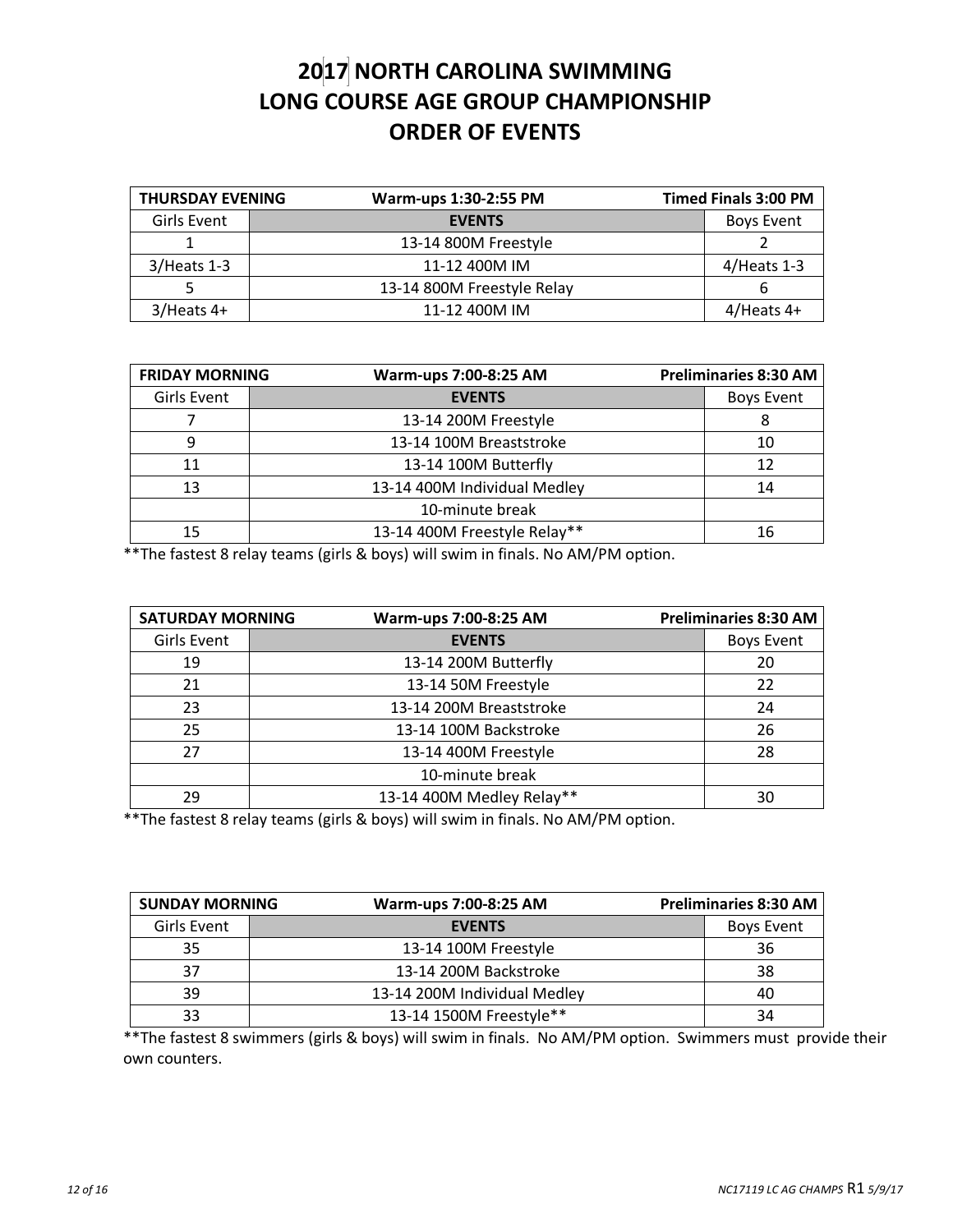### **NORTH CAROLINA SWIMMING LONG COURSE AGE GROUP CHAMPIONSHIP ORDER OF EVENTS** T

| <b>FRIDAY AFTERNOON</b> | Warm-ups 12:00-1:00 PM     | <b>Timed Finals 1:05 PM</b> |
|-------------------------|----------------------------|-----------------------------|
| Girls Event             | <b>EVENTS</b>              | <b>Boys Event</b>           |
| 43                      | 11-12 50M Freestyle        | 44                          |
| 45                      | 10&U 50M Freestyle         | 46                          |
| 47                      | 11-12 100M Butterfly       | 48                          |
| 49                      | 10&U 100M Butterfly        | 50                          |
| 51                      | 11-12 50M Breaststroke     | 52                          |
| 53                      | 10&U 50M Breaststroke      | 54                          |
| 55                      | 11-12 400M Freestyle       | 56                          |
| 57                      | 10&U 400M Freestyle        | 58                          |
| 59                      | 11-12 400M Freestyle Relay | 60                          |
| 17                      | 11-12 200M Backstroke**    | 18                          |

\*\* Events 17/18 swim in finals.

| <b>SATURDAY AFTERNOON</b> |  | Warm-ups 12:00-1:00 PM  | <b>Timed Finals 1:05 PM</b> |                   |
|---------------------------|--|-------------------------|-----------------------------|-------------------|
| Girls Event               |  | <b>EVENTS</b>           |                             | <b>Boys Event</b> |
| 61                        |  | 10&U 200M Freestyle     |                             | 62                |
| 63                        |  | 11-12 200M Freestyle    |                             | 64                |
| 65                        |  | 10&U 100M Breaststroke  |                             | 66                |
| 67                        |  | 11-12 100M Breaststroke |                             | 68                |
| 69                        |  | 10&U 100M Backstroke    |                             | 70                |
| 71                        |  | 11-12 100M Backstroke   |                             | 72                |
| 73                        |  | 10&U 200M Medley Relay  |                             | 74                |
| 75                        |  | 11-12 400M Medley Relay |                             | 76                |
| 31                        |  | 11-12 200M Butterfly**  |                             | 32                |

\*\* Events 31/32 swim in finals.

| <b>SUNDAY AFTERNOON</b> | Warm-ups 12:45-1:45 PM       | <b>Timed Finals 1:50 PM</b> |
|-------------------------|------------------------------|-----------------------------|
| Girls Event             | <b>EVENTS</b>                | <b>Boys Event</b>           |
| 77                      | 10&U 50M Backstroke          | 78                          |
| 79                      | 11-12 50M Backstroke         | 80                          |
| 81                      | 10&U 200M Individual Medley  | 82                          |
| 83                      | 11-12 200M Individual Medley | 84                          |
| 85                      | 10&U 50M Butterfly           | 86                          |
| 87                      | 11-12 50M Butterfly          | 88                          |
| 89                      | 10&U 100M Freestyle          | 90                          |
| 91                      | 11-12 100M Freestyle         | 92                          |
| 93                      | 10&U 200M Freestyle Relay    | 94                          |
| 95                      | 11-12 200M Freestyle Relay   | 96                          |
| 41                      | 11-12 200M Breaststroke**    | 42                          |

\*\* Events 41/42 swim in finals.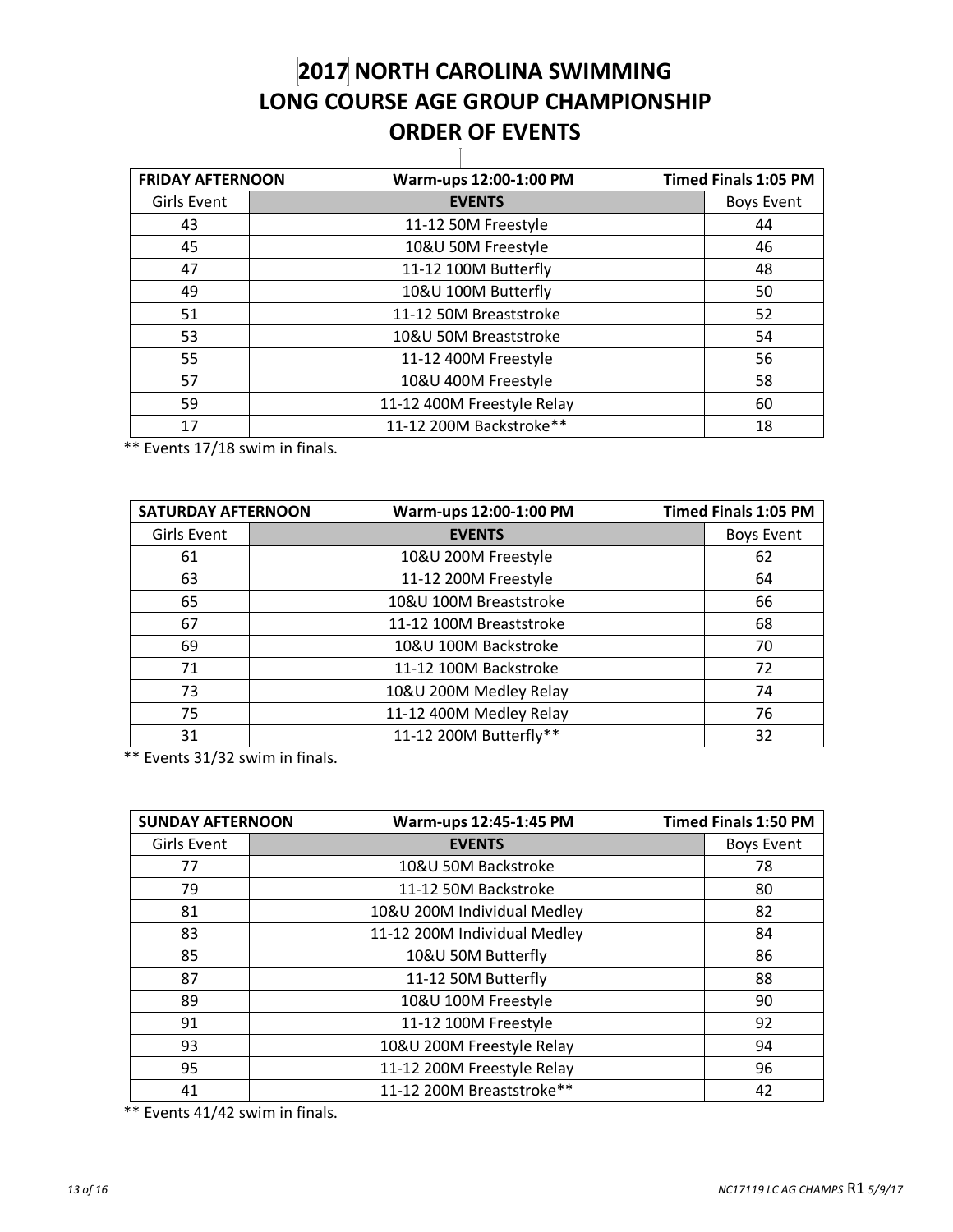### **2017 NORTH CAROLINA SWIMMING LONG COURSE AGE GROUP CHAMPIONSHIP ORDER OF EVENTS**

| <b>FRIDAY FINALS</b> | Warm-ups 5:00-5:55 PM        | Finals 6:00 PM    |
|----------------------|------------------------------|-------------------|
| Girls Event          | <b>EVENTS</b>                | <b>Boys Event</b> |
| 7                    | 13-14 200M Freestyle         | 9                 |
| 17/1                 | 11-12 200M Backstroke*       | 18/1              |
| 9                    | 13-14 100M Breaststroke      | 10                |
| 17/2                 | 11-12 200M Backstroke*       | 18/2              |
| 11                   | 13-14 100M Butterfly         | 12                |
| 17/3                 | 11-12 200M Backstroke*       | 18/3              |
| 13                   | 13-14 400M Individual Medley | 14                |
|                      | 10-minute break              |                   |
| 15                   | 13-14 400M Freestyle Relay** | 16                |
| $17/4+$              | 11-12 200M Backstroke*       | $18/4+$           |

\*Heats 4+ swim at the end of finals unless announced differently. If both 11-12 heats are empty, a 5-minute break will be observed instead.

\*\*The fastest 8 relay teams (girls & boys) will swim in finals.

| <b>SATURDAY FINALS</b> | Warm-ups 5:00-5:55 PM     | Finals 6:00 PM    |
|------------------------|---------------------------|-------------------|
| Girls Event            | <b>EVENTS</b>             | <b>Boys Event</b> |
| 19                     | 13-14 200M Butterfly      | 20                |
| 31/1                   | 11-12 200M Butterfly*     | 32/1              |
| 21                     | 13-14 50M Freestyle       | 22                |
| 31/2                   | 11-12 200M Butterfly*     | 32/2              |
| 23                     | 13-14 200M Breaststroke   | 24                |
| 31/3                   | 11-12 200M Butterfly*     | 32/3              |
| 25                     | 13-14 100M Backstroke     | 26                |
| 27                     | 13-14 400M Freestyle      | 28                |
|                        | 10-minute break           |                   |
| 29                     | 13-14 400M Medley Relay** | 30                |
| $31/4+$                | 11-12 200M Butterfly*     | $32/4+$           |

\*Heats 4+ swim at the end of finals unless announced differently. If both 11-12 heats are empty, a 5-minute break will be observed instead.

\*\*The fastest 8 relay teams (girls & boys) will swim in finals.

| <b>SUNDAY FINALS</b> | Warm-ups 5:15-6:10 PM        | Finals 6:15 PM    |
|----------------------|------------------------------|-------------------|
| Girls Event          | <b>EVENTS</b>                | <b>Boys Event</b> |
| 33                   | 13-14 1500M Freestyle**      | 34                |
| 41/1                 | 11-12 200M Breaststroke*     | 42/1              |
| 35                   | 13-14 100M Freestyle         | 36                |
| 41/2                 | 11-12 200M Breaststroke*     | 42/2              |
| 37                   | 13-14 200M Backstroke        | 38                |
| 41/3                 | 11-12 200M Breaststroke*     | 42/3              |
| 39                   | 13-14 200M Individual Medley | 40                |
| $41/4+$              | 11-12 200M Backstroke*       | $42/4+$           |

\*Heats 4+ swim at the end of finals unless announced differently. If both 11-12 heats are empty, a 5-minute break will be observed instead.

\*\*The fastest 8 girls & boys swim in finals. All others swim in prelims. Swimmers must provide counters.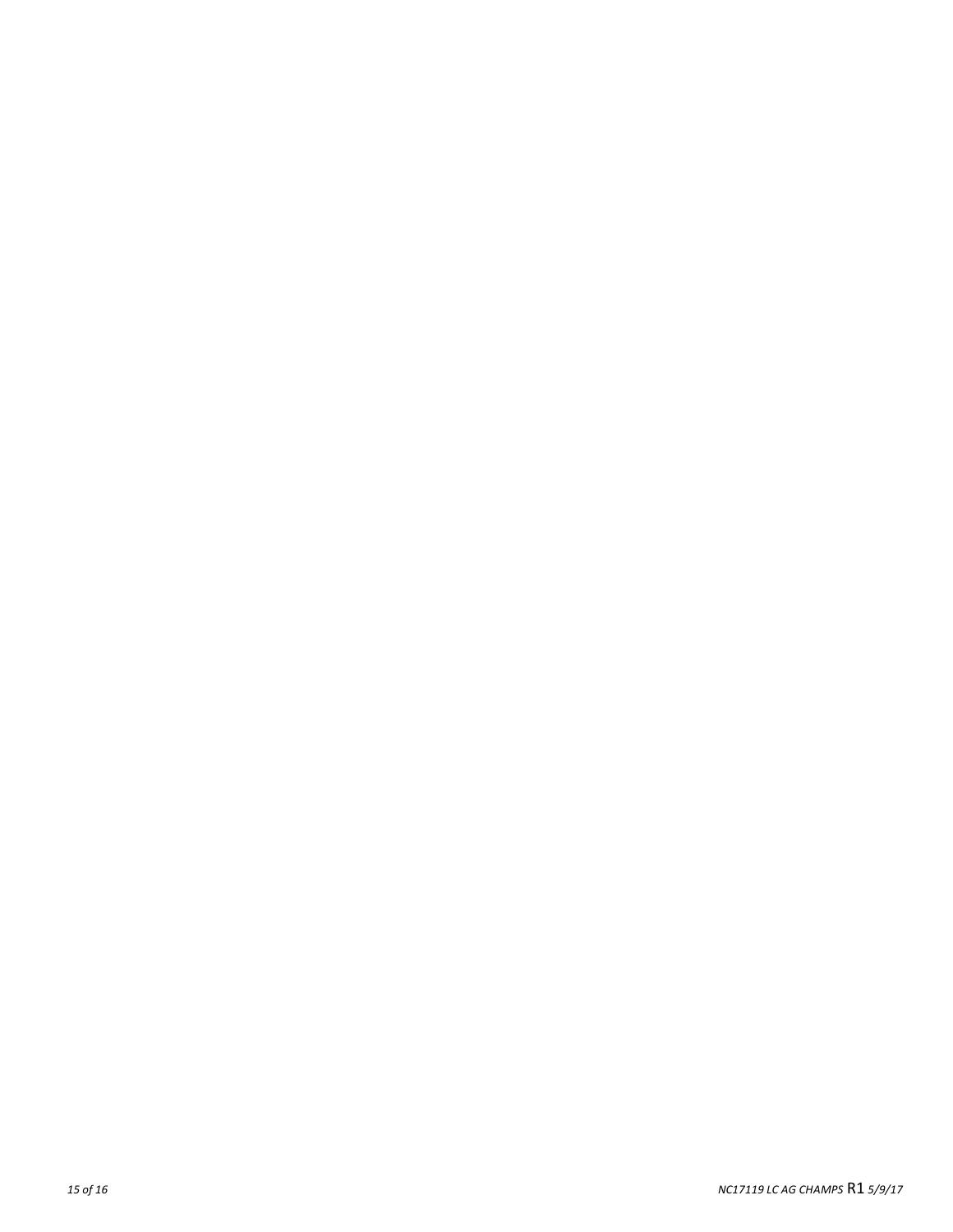### **2017 NORTH CAROLINA SWIMMING LONG COURSE AGE GROUP CHAMPIONSHIP MANDATORY Entry Fee Summary Report and Waiver**

| Club Name:                                        | Club Code: |  |
|---------------------------------------------------|------------|--|
| Address:                                          |            |  |
| City, Zip:                                        |            |  |
| <b>Head Coach</b>                                 |            |  |
| Name:                                             |            |  |
| Email:                                            |            |  |
| Cell:                                             |            |  |
| Office:                                           |            |  |
| <b>Assistant Coaches</b><br><b>Attending Meet</b> |            |  |
| Name:                                             |            |  |
| Name:                                             |            |  |
| Name:                                             |            |  |
| Name:                                             |            |  |
| Name:                                             |            |  |

I certify that all coaches identified above are currently certified and registered as coaches with USA Swimming, Inc. and will be certified and registered as coaches during the meet dates, and will be directly responsible for the swimmers entered in this meet during the conduct of the event, Thursday, July  $\left|13\right|$  - Sunday, July  $\left|16\right|$ , 20 $\left|17\right|$ .

Signature **Example 20** and the set of the set of the set of the set of the set of the set of the set of the set of the set of the set of the set of the set of the set of the set of the set of the set of the set of the set

#### **Release Statement**

**USA SWIMMING, INC., NORTH CAROLINA SWIMMING, INC., Triangle Aquatic Center, TAC Titans, AND ALL EMPLOYEES AND REPRESENTATIVES OF THESE ORGANIZATIONS SHALL BE HELD FREE AND HARMLESS FROM ANY AND ALL LIABILITIES ON CLAIMS FOR DAMAGES ARISING BY REASON OF INJURIES TO ANYONE DURING THE CONDUCT OF THIS MEET.** 

| Signature                                               | Date                       |  |
|---------------------------------------------------------|----------------------------|--|
| # of Individual Entries                                 | $X$ \$6.00 each entry      |  |
| # of Relay Team Entries                                 | X \$10.00 each relay entry |  |
| <b>NCS Travel Fund (Total swimmers)</b>                 | X \$3.00 each swimmer      |  |
| <b>Facility Charge (Total less Relay Only swimmers)</b> | X \$15.00 each swimmer     |  |
| <b>TOTALS</b>                                           |                            |  |

**Make checks payable to TAC TITANS and mail or submit to the Meet Director with this form no later than the General Meeting on Thursday.**